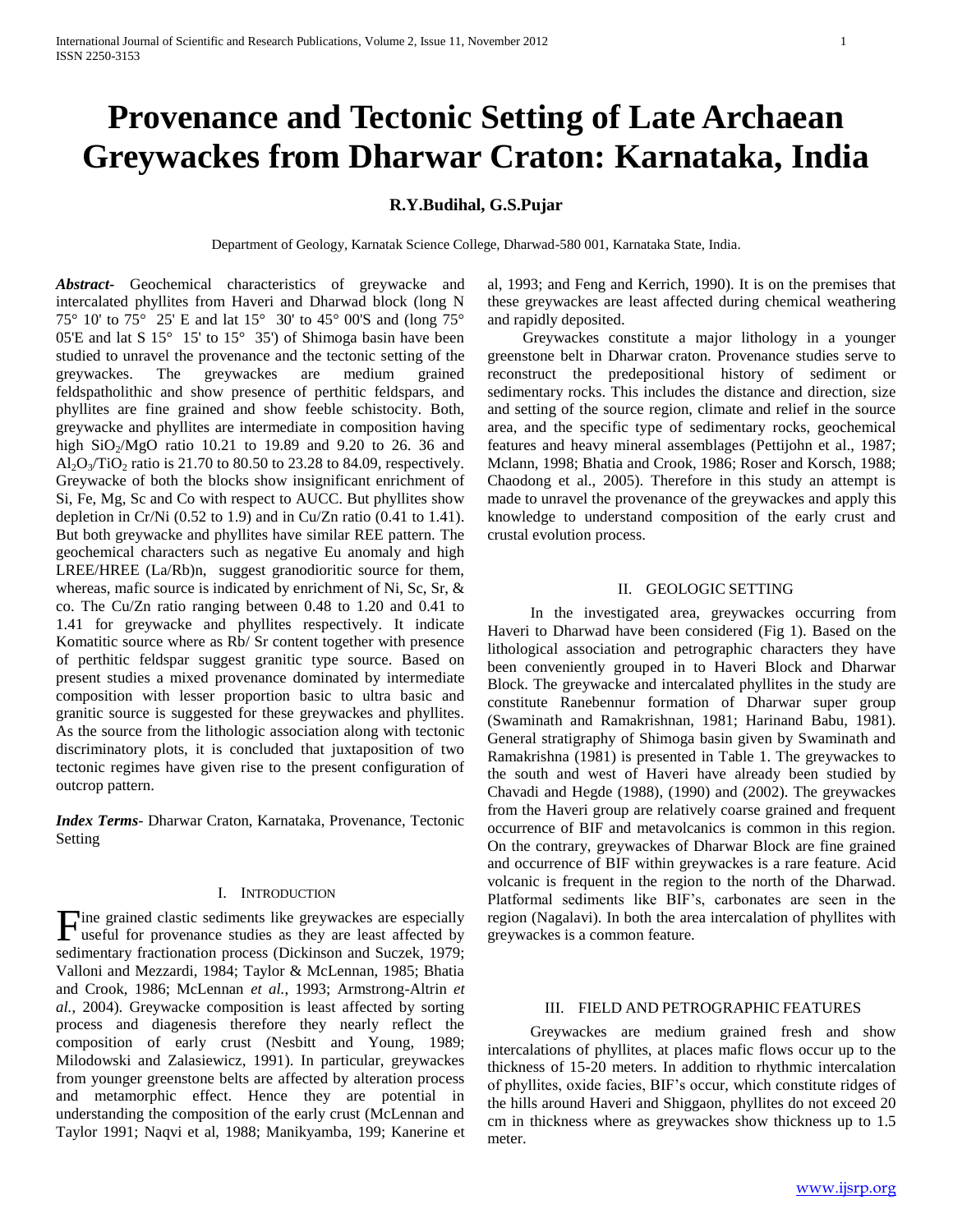Around Dharwad, greywackes are fine grained and show the effect of metamorphism and rude schistocity can be observed with pocket lens. Occurrence of BIF's within greywackes is not seen, on the other hand, platformal facies is seen in the North of Dharwad (intercalation of phyllites is similar to those found in Haveri-Shiggaon Block).

 Representative Greywacke and intercalated phyllites samples are selected for the petrographic studies. The selected fresh rock samples of greywacke and phyllites have been subjected to thin section studies for mineral composition and petrographic characters.

 Under microscope greywackes exhibit poorly sorted texture consisting of quartz, feldspar and rock fragments. Both monocrystalline and polycrystalline quartz are common. Replacement of feldspars by secondary carbonate is more prominent in greywackes of Haveri block, than in Dharwad block. Rock fragments like cherty, phyllitic and BIF's in Dharwad block, where as large grains of K-feldspar and perthitic feldspars are observed in Haveri block. These rock fragments suggest recycled and granitic provenance for them. Matrix is dominated by chlorite of green variety. Pyrite is a common secondary mineral its diagrammatic origin is indicated by (cubic) well developed crystal faces and replacement of other minerals. Biotite and other minerals are less than 5% in matrix of the greywackes, secondary carbonate replace both matrix as well as clastic grains. The embayment of clastic grains by matrix minerals suggests the role of diagenesis. The metamorphic of low grade green schist facies has not affected the original fabric of the greywackes, whereas rude schistocity can be seen in greywackes of Dharwad block.

### IV. ANALYTICAL PROCEDURE

 For modal composition of the greywacke sample, thin sections of the area 3-4 Sq Cms have been used with an average of 1,000 grains per rock and the work was carried out with the Lietz Counter Machine.

 The selected greywacke and phyllites samples were crushed and powdered to  $\approx$  200mesh and analyzed for their major, trace and REE composition under ICP-MS at Shiva Analyticals, Bangalore. The analysis for major and minor elements was carried out by preparing samples following the method of Bernas Thomson and Walsh (1989). For normalization, values for Archaean upper continental crust (AUCC) were obtained from Taylor and McLennan (1985). Chondrites normalized ratios are calculated from the values of Sun and McDonough (1989). The Chemical Index of Alteration (CIA) was calculated as [Al2O3/(Al2O3+CaO+Na2O+K2O)]×100, corrected for diagenetic addition of K, following Fedo et al. (1995)

## V. RESULTS AND DISCUSION

 The data of major, REE and trace elements analysis of the greywackes and phyllites are outlined and listed in Table 2 and 3.

#### **Geochemistry**

 The greywackes in general are intermediate in composition  $SiO<sub>2</sub>$  range from 57.56 to 66.73, whereas phyllites show lesser concentration of  $SiO<sub>2</sub> 53.74$  to 65.85. This feature suggests that silica is concentrated in coarser fraction. The distinguishing feature of greywackes of the study area is the dominance of the Na<sub>2</sub>O over K<sub>2</sub>O. The Al<sub>2</sub>O<sub>3</sub>/Na<sub>2</sub>O ratio which is the Compositional Maturity Index (Pettijohn, 1957) and it is varies between 3.96 to 12.30. The larger range suggests the removal of mobile elements like  $Na<sub>2</sub>O$ ,  $MgO$  range in composition from 1.09 to 3.89 and 3.36 to 5.57 and  $SiO_2/MgO$ ratio is high 19.9 to 11.4, which is an indication of dominance of acidic provenance. The rocks show high content of Fe as 10.4. The rocks under study are high content of Fe along with BIF rock fragments suggest BIF signature (Manikyamba, 1997).

 The compositional diagrams after Pettijohn et al., (1973) classify as greywackes and the distinctive difference can be seen (Fig.2). The REE pattern of greywackes show moderately fractionated pattern with significant Eu(La/Yb)n ratio is 1.11, though there is difference in their petrographic characters and lithological association. Greywackes of both the groups do not show any significant difference. The Eu/Eu\* range from 0.69 to 0.91. Greywackes of both the blocks in general are intermediate in composition,  $SiO<sub>2</sub>$  range from 56.87 to 62.77 in Haveri block and range from 57.74 to 66.73 in Dharwad block, where as phyllites show lesser concentration of  $SiO<sub>2</sub>$  in both the blocks. This feature suggests that Si concentration is in coarser fraction. The  $Al_2O_3/Na_2O$  ratio varies from 3.96 to 12.34 in compositional plot of Log  $(SiO_2/Al_2O_3)$  Vs Log  $(Na_2O/K_2O)$  after Pettijohn (1973) (Fig.2). The phyllites occupy field 2 but greywacke confirm to their field,  $SiO<sub>2</sub>/MgO$  ratio varying from 10.20 to 19.90 which is significant nature of greywackes.

 It is pertinent to note that the interbedded greywackes are poorer in MgO compared to the phyllites in Haveri block, where as such a trend is not clear in the case of Dharwar block. The content of CaO is enriched in interbedded phyllites compared to greywackes in Dharwad block (0.87 to 5.150 and in general, the greywackes show enrichment of CaO in both the blocks. The AUCC normalized multi element diagram (Fig.3A,B,C and D) suggest insignificant variation with regard to SiO2,Rb,Mg,Ni,Cr,Co,Sc in greywacke of both the blocks, contrast to this phyllites show large variation with regard to Sr,  $Na<sub>2</sub>O$  show depletion in phyllites and  $K<sub>2</sub>O$  show enrichment with regard to AUCC in phyllites. The Chemical Index of Alteration (CIA) values of greywacke range from 54.8 to 73.9 with an average 63.85, whereas a CIA value of phyllites is high (Nesbitt and Young, 1982). The value of CIA suggests moderate chemical weathering of the source. The La/Yb ratio of greywacke is 1.11 where as for phyllites it is less than 0.33. The REE pattern of greywacke (Fig.4 A and B) show mild Eu anomaly moderately fractionated LREE and flat HREE. Based on REE signature greywacke and phyllites are indistinguishable which suggest that inspite of fractionation of some major elements and grain size sorting. REE is not affected and can be used to understand the provenance of the greywackes (Ruby 1951, Helm bold 1958, Crook 1974, Roger Swart 1990). The greywackes show high concentration of  $TiO<sub>2</sub>$  and Cr.

 $K_2O/Na_2O$  ratio of the greywackes more than 1 which suggests the quartz intermediate type of greywackes, (Crooke, 1974) suggest, the recycled orogene provenance field, (Dickinson et al, 1983) and relative abundance of plagioclase feldspar, and, feldspar over lithic fragments suggest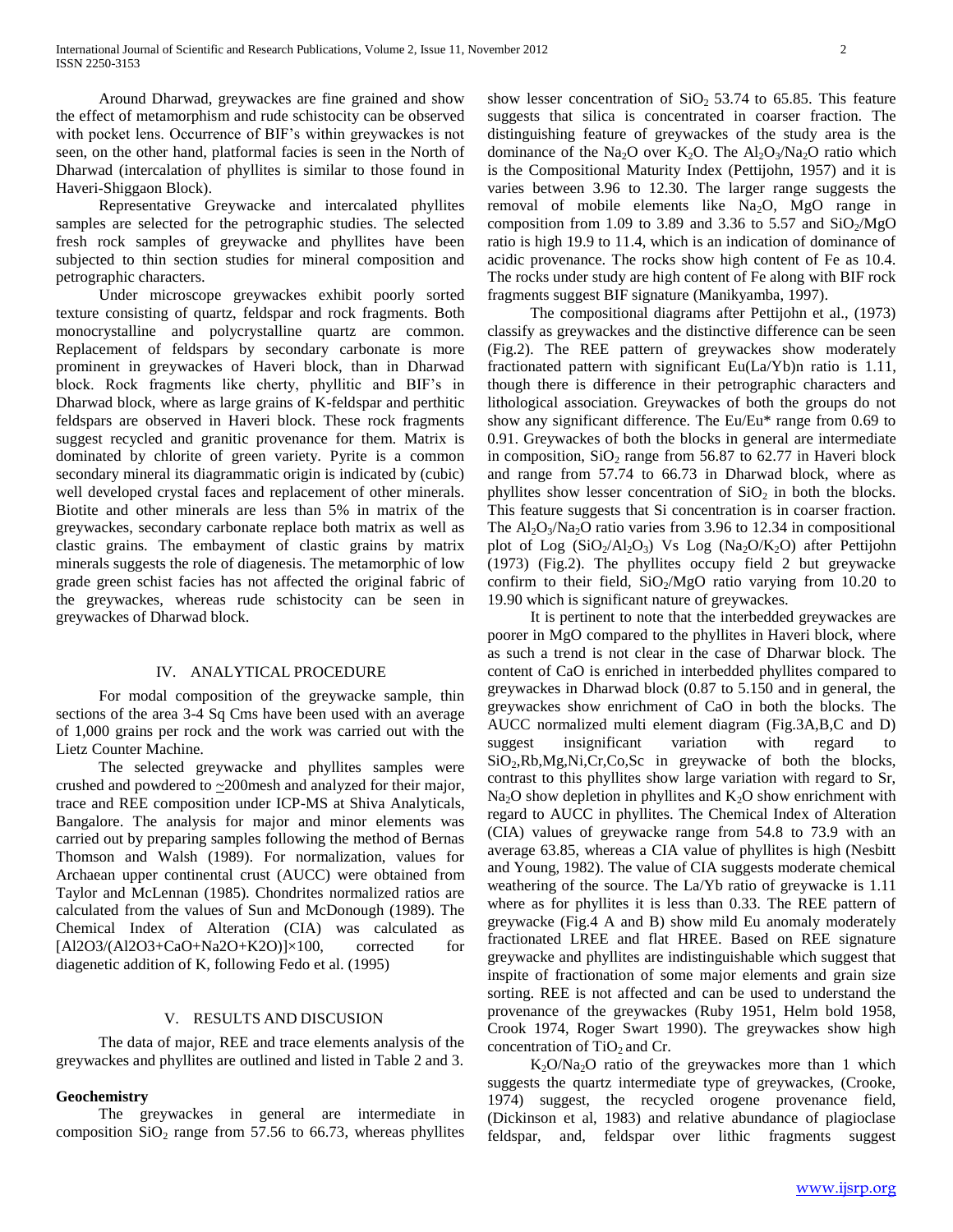accumulation of the material in Active Continental Margin. The low  $(\leq 4)$  value of Mg/K and Na/K suggest significant Kmetasomatism has not taken place for greywackes (Fedo et al., 1995, 1997). The K/Rb ratio is comparable with other Precambrian greywackes.

 The Rb/Sr ratio is consistently low as compared to crustal reservoir. Cr/Ni concentration is comparable to other Precambrian greywackes, and Cr/Ni is high. Cu/Zn ratio varies from 0.48 to 1.20 and higher than the sediments of the OIA, CIA and ACM (0.25, 0.15 and 0.15 respectively) (after Bhatia and Crooke, 1986). Cu/Zn ratio suggests the presence of Komatitic in the source, the Komatites have Cu/Zn ratio is 0.959 (Cattel and Arnadet, 1987). The range of Co, Sc and V are high comparable with other Achaean greywackes. Sr ranges from 208 to 753 and Rb 38.5 to106, and their concentration is high compare to AUCC and suggests the granitic source. It is interesting to that the concentration of these in the phyllites show a large variation and the Rb/Sr ratio (0.07 to 0.51) is higher compare to greywackes in the same block. On the other hand, the Cu/Zn  $(0.41$  to 1.41) and Cr/Ni  $(0.52$  to 1.9) ratio is lower in phyllites compare to that of greywackes from the Achaean Green Stone Belts. However, La is enriched 60 to 130 times, Yb 4.5 to 95 times, those of Chondrites in Haveri block. Although in Dharwad block La concentration is up to 150 to 153 times that, of Chondrites. Thus show a narrow range of 86 to 123 times. Even though Yb restricted to 4.5 to 7.5 range, but Yb and La exhibit similar range as that of greywackes, inspite of differences in their trace element composition.

#### VI. DISCUSSION

 The compositions of sedimentary rocks are influenced by weathering, sorting and digenesis. The geochemical characteristics of greywackes suggest that they have not been affected by this sedimentary process. The fine grained intercalated phyllites within greywackes show low value of CIA, high ratio of  $Al_2O_3/Na_2O$  and low value of Mg/K and Na/K suggests some degree of sorting. The Si, Fe, Mg, Sc, Co shows insignificant variation between greywackes and phyllites, as well as, with respect to AUCC. Although  $Al_2O_3$  show enrichment in phyllites.  $Al_2O_3$  is comparable for greywackes and phyllites, therefore, these elements can be made to understand the provenance of greywackes. The feldspathic nature and quartz intermediate type suggest recycled orogene provenance for these greywackes. The QFL ratio also confirms this. The presence of K-feldspar and microcline perthitic feldspars do suggests presence of granitic type of source.

High ratio of  $SiO<sub>2</sub>/MgO$  suggests acidic source, absence of volcanic rock fragments and feldspars precludes acidic volcanic, on the other hand, the cloudy extinction in quartz along with feldspars and chemical characters such as high ratio of  $Al_2O_3/SiO_2$  and  $SiO_2/MgO$ , suggest acidic plutons as source. The Cu/Zn ratio suggests presence of Komatitic source (basic) whereas, enrichment of Cr, Ni, V, Co suggest a basic source as provenance for them. Granitic source is indicated by low value of Rb/Sr.

 The greywacke and phyllites show fractionated REE pattern with La/Yb characteristic ratio, a feature of intermediate source. The greywackes and phyllites are characterized by mild negative Eu anomaly; according to Jakes and Taylor (1974) negative anomaly suggests development of upper Granodioritic source. La enriched HREE depleted nature is related to the derivation of mixing of bimodal volcanics. The above chemical characters suggest that a mixed provenance consisting of recycled orogene, intermediate to basic and ultra basic source for greywackes.

 Roser and Korsch (1986) established a discrimination diagram using  $K_2O/Na_2O$  versus  $SiO_2$  (Fig. 5), to determine the tectonic setting of terrigenous sedimentary rocks. Both  $SiO<sub>2</sub>$  and  $K<sub>2</sub>O/Na<sub>2</sub>O$  ratio increase from volcanic-arc to active continental margin settings. On this diagram, the greywackes of the area plot exclusively in the field of active continental margin (ACM). Mayanard et al, (1982) used similar plot of  $K_2O/Na_2O$  versus  $SiO<sub>2</sub>/Al<sub>2</sub>O<sub>3</sub>$  in their study of modern sediments to discriminate different tectonic settings. In the discriminatory plot  $SiO<sub>2</sub>$  vs. K2O/Na2O (after Roser and Korsch, 1986), reveal that Continental Island Arc (CIA) source for them. The association of greywackes and phyllites of Dharwad with platformal sediments suggest juxtaposition of two tectonic regimes by a process of subduction.

#### ACKNOWLEDGMENT

 This work is part of a Ph.D. project for the first author. We are grateful to the P.G.Department of Studies in Geology, Karnatak University, and Karnatak Science College, Dharwad.

#### **REFERENCES**

- [1] Armstrong-Altrin, J.S., Lee, Y.I., Verma, S.P., Ramasamy, S., 2004, Geochemistry of sandstones from the Upper Miocene Kudankulam Formation, southern India: implication for provenance, weathering and tectonic setting: Journal of Sedimentary Research, 74(2), 285–297.
- [2] Bhatia, M.R., Crook, K.A.W., 1986, Trace element characteristics of greywackes and tectonic setting discrimination of sedimentary basins: Contributions to Mineralogy and Petrology, 92, 181–193.
- [3] Chavadi, V.C And Hedge, V.S. (1988) Geology of Greywackes West of Ranebennur, Dharwad District, Karnataka state. Jour.Geol.Soc of India, V.31.pp.337-342.
- [4] Crook, K.A.W. (1974). Lithogenesis and Geotectonics: the significance of compositional variations in flysch arenites (greywackes), In R.H.Dott and R.H.Shaver (Eds) Modern and Ancient geosynclinals sedimentation society of Economic Geology, Paleantology and Mineralogy. Spec Publ. V. 19, pp.304-319.
- [5] Dickinson, W.R., Suczek, C.A., 1979, Plate tectonics and sandstone compositions: American Association of Petroleum Geologist, 63, 2164– 2182.
- [6] Fedo, C.M., Nesbitt, H.W., Young, G.M., 1995. Unraveling the effects of potassium metasomatism in sedimentary rocks and paleosols, with implications for paleoweathering conditions and provenance. Geology 23 (10), 921–924.
- [7] Feng, R., Kerrich, R., 1990. Geochemistry of fine-grained clastic sediments in the Archaean Abitibi greenstone belt, Canada: implications for provenance and tectonic setting. Geochim. Cosmochim. Acta 54, 1061– 1081.
- [8] Harinandhababu, P.M. And Krishnamurthy, K. (1981). Shimoga belt, in Mem. Geol Survey of India. V.112, pp.199-218.
- [9] Jakes, P. And Taylor, S.R.(1974). Excess europium content in Precambrian sedimentary and continental evolution; Geochim. Cosmochim Acta. V.38, pp.739-745.
- [10] Manikyamba, C, Naqui, S.M. (1997). Late Archaean mantle fertility; constraints from metavolcanics of Sandur Schist belt, India. Gond. Res. V. 1, pp. 68-89.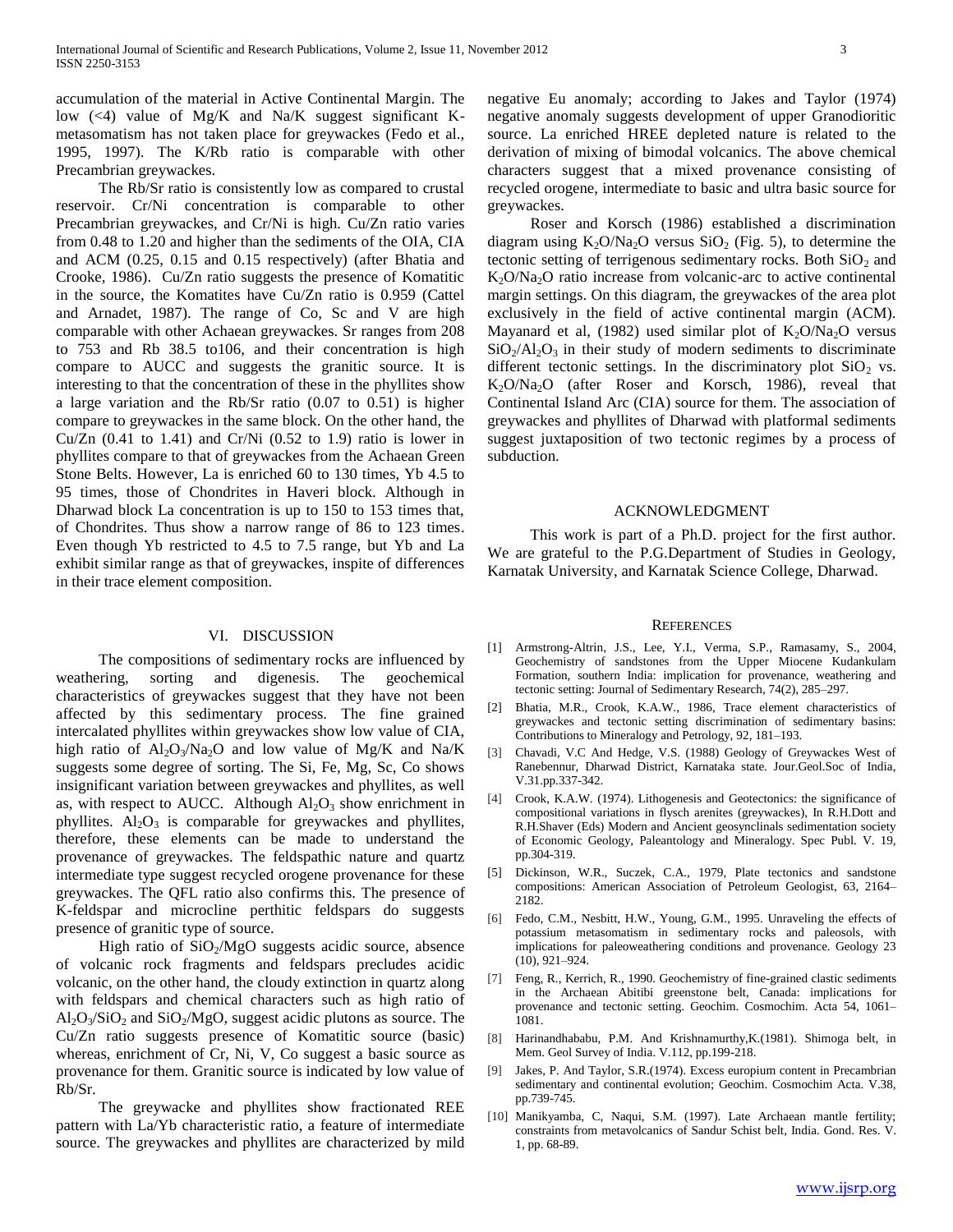- [11] Manikyamba, C, Naqui, S.M., Moen, S., Ganwshwara Rao, Balaram V., Ramesh, S.L. And Reddy, G.L.N. (1997) Geochemical heterogeneities of metagreyackes from the Sandur schist belt: implication for active plate margin processes, Precambrian Res., v, 84, pp.117-138.
- [12] McLennan, S.M., Hemming, S., McDaniel, D.K., Hanson, G.N., 1993, Geochemical approaches to sedimentation, provenance and tectonics, *in*  Johnsson, M.J., Basu, A. (eds.): Geological Society of America, Special Papers 285**,** 21–40.
- [13] Milodowski A.E, Zalasiewicz J.A, 1991, Redistribution of rare earth elements during diagenesis of turbidite/hemipelagic mudrock sequences of Llandovery age from central Wales, *in* Morton,A.C., Todd, S.P., Haughton, P.D.W. (eds.), Developments in Sedimentary Provenance Studies: Geological Society of London, Special Publication, 57, 101–124.
- [14] Naqvi, S.M., Sawarkar,R.H., Subbarao, D.V., Govil, P.K. And Ganeshwra Rao, T. (1988). Geology, geochemistry and tectonic setting of Archaean greywackes from Karnatka nucleus, India. Precamb. Res. V. 39, pp.193- 216.
- [15] Nesbitt, H.W., Young, G.M., 1989, Formation and diagenesis of weathering profi le: Journal of Geology*,* 97, 129–147.
- [16] Pettijohn, F.J., Potter, P.E. And Siever, R. (1973). Sand and Sandstone. Springer-Verlag, Newyork, 616 p.
- [17] Taylor, S.R And Mc Lennan, S.M. (1985). The continental crust: its composition and evolution, Blackwell, Oxford. 312p
- [18] Valloni, R., Mezzardi, G., 1984, Compositional suites of terrigenous deepsea sands of the present continental margins: Sedimentology,31, 353– 364.

#### AUTHORS

**First Author** – Mr.Rajendrakumar.Y.Budihal, M.Sc In Geology, Assistant Professor, Department of Geology, Karnatak Science College, Dharwad-580 001, Karnataka , India., Emailrybudihal@gmail.com

**Second Author** – Dr.G.S.Pujar, M.Sc in (Appl) Geology, PhD, Associate Professor, Department of Geology, Karnatak Science College, Dharwad-580 001, Karnataka, India., Emailganapathipuajar@gamil.com

**Correspondence Author** – Mr.Rajendrakumar.Y.Budihal, Email- rybudihal@gmail.com rybudihal@yahoo.com Mobile No-8762334251

**Table 1: Generalized Lithostratigraphy 0f Dharwar Super group.**

|                                         | Swami Nath and Ramakrishnan, (1981)                                    |                                        |                         |  |  |  |
|-----------------------------------------|------------------------------------------------------------------------|----------------------------------------|-------------------------|--|--|--|
| Group                                   | <b>Formation</b>                                                       |                                        | Litho-                  |  |  |  |
| assemblage                              |                                                                        | (as in the type area)                  |                         |  |  |  |
|                                         | Predominantly greywacke with Fe-Mn chert;                              | Hiriyur                                | polymict                |  |  |  |
| conglomerate                            |                                                                        |                                        |                         |  |  |  |
| Chitradurga<br>Fe-Mn                    | Ingaldhal                                                              | Quartz-chlorite schist, argillite with |                         |  |  |  |
| Group of<br>Chitradurga belt            | chert and metabasalt                                                   |                                        |                         |  |  |  |
| formations, carbonates,                 | phyllite and                                                           | Vanivilas                              | Fe-Mn<br>quartzite with |  |  |  |
| conglomerate at the base<br>Super group | Dharwar ------- Unconformity -------                                   |                                        |                         |  |  |  |
|                                         | Fine clastics, predominantly                                           | Mulaingeri<br>with                     |                         |  |  |  |
| of                                      | chemical sedimentation<br>Bababudan Group Santaveri Bimodal volcanics, |                                        |                         |  |  |  |
| <b>Bababudan</b> helt<br>basic igneous  | quartzite in subordinate amounts<br>rocks                              | Allampur                               | Quartzite with          |  |  |  |
|                                         | Basic volcanics with quartzite                                         | Kalasapura<br>and                      |                         |  |  |  |

conglomerate at the base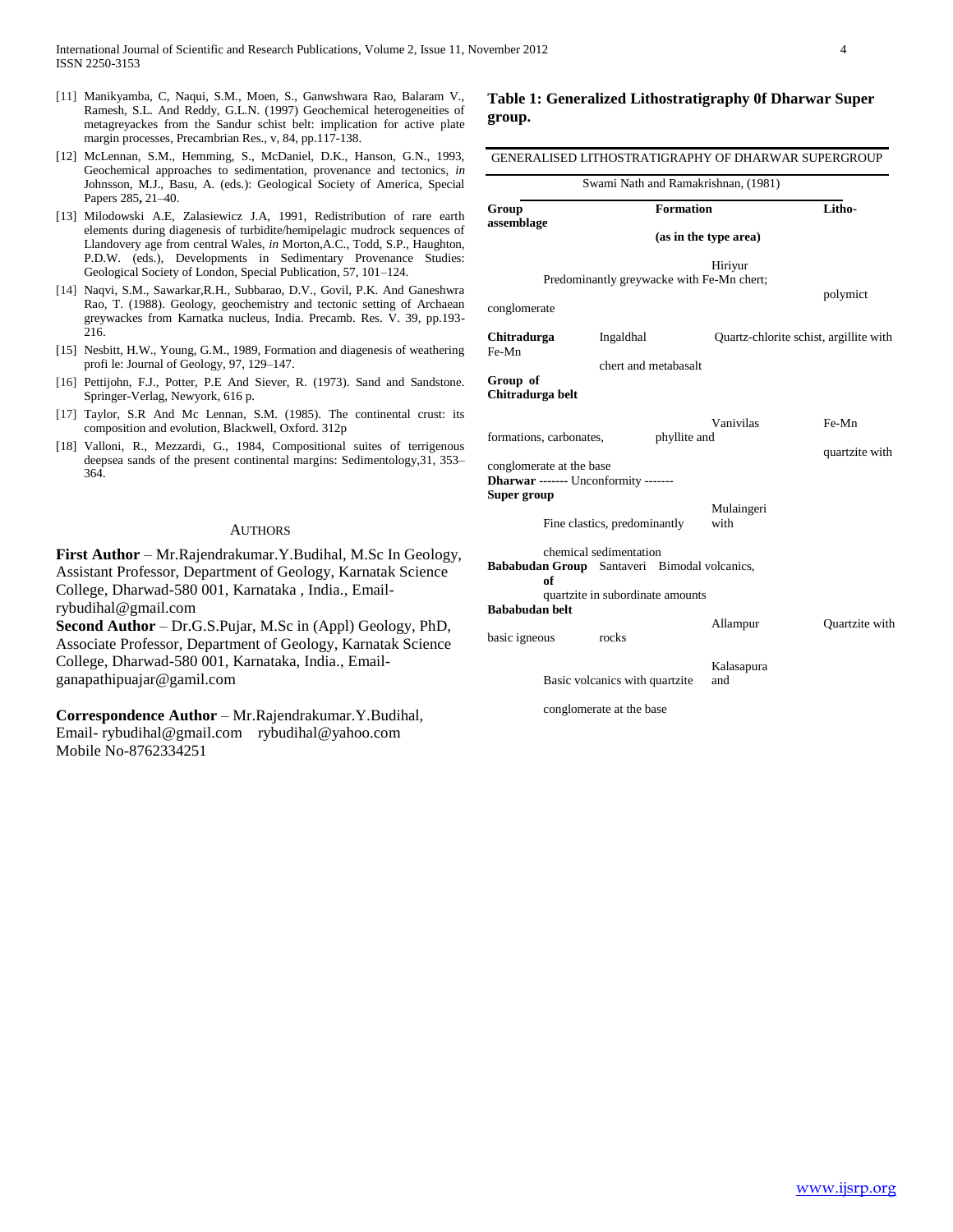| Haveri Block -Phyllites            |                |                |                |                |                |                | <b>Dharwad Block-Phyllites</b> |                |                |                |  |  |  |  |
|------------------------------------|----------------|----------------|----------------|----------------|----------------|----------------|--------------------------------|----------------|----------------|----------------|--|--|--|--|
| Sl.No/Sample SG-7P                 |                | $SG-2B$        | $S-11$         | $S-4$          | $TH-2$         | $60 - D$       | $84-P$                         | 98-P           | 108-P          | $111-P$        |  |  |  |  |
| SiO <sub>2</sub>                   | 55.2           | 53.7           | 57.8           | 63.7           | 65.9           | 63.1           | 52.4                           | 56.6           | 59.8           | 61.9           |  |  |  |  |
| TiO <sub>2</sub>                   | 0.35           | 0.47           | 0.66           | 0.61           | 0.42           | 0.62           | 0.56                           | 0.35           | 0.22           | 0.66           |  |  |  |  |
| $Al_2O_3$                          | 18.6           | 18.9           | 16.8           | 14.2           | 13.8           | 16.1           | 18.6                           | 18.9           | 18.5           | 16.1           |  |  |  |  |
| FeO                                | 12.16          | 11.41          | 9.45           | 7.75           | 6.85           | 7.57           | 7.49                           | 9.12           | 8.29           | 7.39           |  |  |  |  |
| MnO                                | 0.10           | 0.10           | 0.14           | 0.12           | 0.16           | 0.10           | 0.08                           | 0.11           | 0.08           | 0.08           |  |  |  |  |
| MgO                                | 5.88           | 5.78           | 5.95           | 3.18           | 2.50           | 2.61           | 3.84                           | 4.64           | 4.90           | 4.51           |  |  |  |  |
| CaO                                | 0.60           | 0.76           | 1.90           | 2.70           | 2.76           | 1.07           | 5.15                           | 2.10           | 0.85           | 2.15           |  |  |  |  |
| Na <sub>2</sub> O                  | 1.40           | 1.54           | 1.36           | 2.98           | 2.84           | 3.04           | 0.86                           | 1.84           | 1.10           | 1.05           |  |  |  |  |
| K <sub>2</sub> O                   | 2.66           | 3.84           | 3.44           | 3.66           | 3.80           | 2.66           | 3.84                           | 3.44           | 3.66           | 2.80           |  |  |  |  |
| $P_2O_5$                           | 0.14           | 0.19           | 0.19           | 0.18           | 0.14           | 0.16           | 0.18                           | 0.14           | 0.14           | 0.20           |  |  |  |  |
| LOI                                | 2.45           | 3.65           | 2.88           | 2.85           | 3.00           | 2.90           | 2.98                           | 2.98           | 2.48           | 3.12           |  |  |  |  |
| <b>Total</b>                       | 99.48          | 100.37         | 100.55         | 101.94         | 102.13         | 99.90          | 95.95                          | 100.24         | 99.98          | 99.94          |  |  |  |  |
| CIA                                | 79.94          | 75.47          | 71.49          | 60.36          | 59.50          | 70.33          | 65.37                          | 71.90          | 76.72          | 72.80          |  |  |  |  |
| K <sub>2</sub> O/Na <sub>2</sub> O | 1.90           | 2.49           | 2.53           | 1.23           | 1.34           | 0.88           | 4.47                           | 1.87           | 3.33           | 2.67           |  |  |  |  |
| $SiO2/Al2O3$                       | 2.97           | 2.84           | 3.44           | 4.48           | 4.77           | 3.93           | 2.82                           | 3.00           | 3.23           | 3.86           |  |  |  |  |
| SiO <sub>2</sub> /MgO              | 9.38           | 9.30           | 9.71           | 20.03          | 26.34          | 24.18          | 13.64                          | 12.21          | 12.20          | 13.73          |  |  |  |  |
| $Al_2O_3/Na_2O$                    | 13.26          | 12.27          | 12.35          | 4.77           | 4.86           | 5.28           | 21.62                          | 10.26          | 16.81          | 15.30          |  |  |  |  |
| K <sub>2</sub> O/CaO               | 4.43           | 5.05           | 1.81           | 1.36           | 1.38           | 2.49           | 0.75                           | 1.64           | 4.31           | 1.30           |  |  |  |  |
| $TiO2/Al2O3$                       | 0.02           | 0.02           | 0.04           | 0.04           | 0.03           | 0.04           | 0.03                           | 0.02           | 0.01           | 0.04           |  |  |  |  |
| Na <sub>2</sub> O/MgO              | 0.24           | 0.27           | 0.23           | 0.94           | 1.14           | 1.16           | 0.22                           | 0.40           | 0.22           | 0.23           |  |  |  |  |
| Rb                                 | 71.5           | 94.1           | 156.0          | 113.9          | 89.7           | 52.7           | 61.1                           | 44             | 87.2           | 88.6           |  |  |  |  |
| Pb                                 | 13.0           | 28.0           | 20.0           | 13.0           | 5.0            | 6.0            | 12.0                           | 106.0          | 31.0           | 20.0           |  |  |  |  |
| Cd                                 | 0.2            | 1.4            | 3.1            | 2.3            | 0.1            | 0.1            | 0.1                            |                |                |                |  |  |  |  |
| Cu                                 | 52.0           | 90.0           | 68.0           | 61.0           | 93.0           | 70.0           | 53.0                           | 124.0          | 56.0           | 69.0           |  |  |  |  |
| Cr                                 | 110.0          | 107.0          | 54.0           | 119.0          | 152.0          | 198.0          | 73.0                           | 115.0          | 115.0          | 121.0          |  |  |  |  |
| Zn                                 | 127.0          | 89.0           | 57.0           | 59.0           | 96.0           | 128.0          | 95.0                           | 88.0           | 66.0           | 129.0          |  |  |  |  |
| Ni                                 | 74.0           | 88.0           | 32.0           | 65.0           | 78.0           | 97.0           | 46.0                           | 74.0           | 57.0           | 65.0           |  |  |  |  |
| Sr                                 | 115.0          | 208.0          | 1192.0         | 108.0          | 75.0           | 85.0           | 141.0                          | 155.0          | 215.0          | 158.0          |  |  |  |  |
| Zr                                 | 0.0            | 0.0            | 0.0            | 0.0            | 0.0            | 0.0            | 0.0                            | 0.0            | 0.0            | 0.0            |  |  |  |  |
| V                                  | 145.0          | 150.0          | 67.0           | 125.0          | 125.0          | 173.0          | 104.0                          | 0.0            | 0.0            | 0.0            |  |  |  |  |
| Co                                 | 31.0           | 38.0           | 17.0           | 27.0           | 20.0           | 32.0           | 23.0                           | 0.0            | 0.0            | 0.0            |  |  |  |  |
| Sc                                 | 17.0           | 19.0           | 8.0            | 17.0           | 16.0           | 24.0           | 15.0                           | 0.0            | 0.0            | 0.0            |  |  |  |  |
| La<br>Сe                           | 31.00<br>50.70 | 26.00<br>56.00 | 48.00<br>84.00 | 31.00<br>58.00 | 40.00<br>55.00 | 29.00<br>45.00 | 27.00<br>48.00                 | 26.00<br>35.00 | 32.00<br>60.00 | 29.00<br>60.00 |  |  |  |  |
| Pr                                 | 8.20           | 7.00           | 9.40           | 6.80           | 8.90           | 7.30           | 7.90                           | 3.50           | 7.70           | 5.70           |  |  |  |  |
| Nd                                 | 22.70          | 25.00          | 31.00          | 23.00          | 25.00          | 22.00          | 23.00                          | 14.00          | 25.00          | 21.00          |  |  |  |  |
| Sm                                 | 5.00           | 5.00           | 5.20           | 4.40           | 5.30           | 5.60           | 5.10                           | 2.80           | 5.30           | 5.10           |  |  |  |  |
| Eu                                 | 1.26           | 1.30           | 1.20           | 1.00           | 1.20           | 1.20           | 1.20                           | 0.80           | 1.30           | 1.40           |  |  |  |  |
| Gd                                 | 4.50           | 4.40           | 4.40           | 4.00           | 4.30           | 4.00           | 4.50                           | 0.00           | 0.00           | 0.00           |  |  |  |  |
| Tb                                 | 0.50           | 1.00           | 1.00           | 0.90           | 0.50           | 0.50           | 0.60                           | 0.00           | 0.00           | 0.00           |  |  |  |  |
| Dy                                 | 3.00           | 3.30           | 3.50           | 3.00           | 2.90           | 2.10           | 4.00                           | 1.40           | 2.60           | 3.20           |  |  |  |  |
| Ho                                 | 0.50           | 1.10           | 1.10           | 1.10           | 0.50           | 0.30           | 0.70                           | 0.00           | 0.00           | 0.00           |  |  |  |  |
| Er                                 | 2.10           | 1.50           | 1.80           | 1.60           | 1.80           | 0.90           | 2.00                           | 1.40           | 2.20           | 3.20           |  |  |  |  |
| Тm                                 | 0.10           | 0.10           | 0.10           | 0.10           | 0.20           | 0.10           | 0.20                           | 0.10           | 0.10           | 0.10           |  |  |  |  |
| Yb                                 | 1.50           | 1.90           | 1.70           | 1.80           | 1.70           | 0.90           | 1.60                           | 0.80           | 1.90           | 2.20           |  |  |  |  |
| Lu                                 | 0.10           | 0.20           | 0.10           | 0.20           | 0.10           | 0.10           | 0.10                           | 0.25           | 0.42           | 0.39           |  |  |  |  |

**ΣREE 131 134 193 137 147 119 126 86 139 131** La/Yb 20.67 13.68 28.24 17.22 23.53 32.22 16.88 32.50 16.84 13.18  $Cu/Zn$  | 0.41 1.01 1.19 1.03 0.97 0.55 0.56 1.41 0.85 0.53 Cr/Ni 1.49 1.22 1.69 1.83 1.95 2.04 1.59 1.55 2.02 1.86 Rb/Sr 0.62 0.45 0.13 1.05 1.20 0.62 0.43 0.28 0.41 0.56

|                   |       | Haveri Block-Greywackes |        |        |                 |        |         | <b>Dharwad Block-Greywackes</b> |       |                 |                  |      |
|-------------------|-------|-------------------------|--------|--------|-----------------|--------|---------|---------------------------------|-------|-----------------|------------------|------|
| Sample            | SG-7G | $SG-2a$                 | $SG-5$ | $SG-3$ | $SN-15$         | $S-15$ | $107-c$ | $111-G$                         | 119-D | $B-4a$          | 52-D             | 84-G |
| SiO2              | 62.22 | 57.56                   | 58.9   | 56.87  | 62.77           | 59.5   | 57.74   | 58.77                           | 58.62 | 63.61           | 61.5             | 66.7 |
| TiO <sub>2</sub>  | 0.63  | 0.22                    | 0.6    | 0.21   | 0.23            | 0.22   | 0.68    | 0.58                            | 0.56  | 0.38            | 0.61             | 0.43 |
| A12O3             | 13.73 | 10.37                   | 16.2   | 16.91  | 14.59           | 15.4   | 16.2    | 18.16                           | 16.29 | 15.54           | 15.3             | 13.5 |
| FeOT              | 9.86  | 8.49                    | 9.75   | 10.4   | 6.59            | 8.99   | 9.5     | 6.8                             | 8.12  | 6.71            | 9.13             | 6.94 |
| MnO               | 0.17  | 0.18                    | 0.16   | 0.14   | 0.1             | 0.16   | 0.17    | 0.07                            | 0.14  | 0.13            | 0.15             | 0.07 |
| MgO               | 3.85  | 4.48                    | 4.23   | 5.57   | 4.18            | 5.21   | 3.98    | 3.38                            | 3.75  | 3.5             | 4.26             | 3.36 |
| CaO               | 2.09  | 2.77                    | 1.37   | 2.03   | 3.46            | 1.99   | 2.27    | 2.89                            | 4.54  | 4.77            | 4.92             | 1.38 |
| Na <sub>2</sub> O | 2.24  | 3.4                     | 2.7    | 2.27   | 3.23            | 3.89   | 3.59    | 2.71                            | 2.51  | 2.2             | 2.87             | 1.09 |
| K <sub>2</sub> O  | 1.93  | 2.37                    | 2.43   | 1.67   | 1.25            | 1.5    | 2.63    | 3.55                            | 1.9   | 1.86            | 1.26             | 2.4  |
| P2O5              | 0.14  | 0.22                    | 0.14   | 0.17   | 0.16            | 0.18   | 0.24    | 0.24                            | 0.23  | 0.13            | 0.16             | 0.11 |
| LOI               | 3.19  | 3.9                     | 3.52   | 3.73   | 3.42            | 2.89   | 2.75    | 2.75                            | 3.3   | 3.1             | 2.81             | 3.98 |
| Total             | 100   | 94                      | 100    | 100    | 99.98           | 99.9   | 99.8    | 99.9                            | 99.96 | 102             | 103              | 99.9 |
| <b>CIA</b>        | 68.7  | 54.8                    | 71.4   | 73.9   | 64.76           | 67.6   | 65.6    | 66.5                            | 64.54 | 63.8            | 62.8             | 73.4 |
| SiO2/MgO          | 16.2  | 12.8                    | 13.9   | 10.2   | 15.02           | 11.4   | 14.5    | 17.39                           | 15.63 | 18.2            | 14.4             | 19.9 |
| K2O/Na2O          | 0.86  | 0.7                     | 0.9    | 0.74   | 0.387           | 0.39   | 0.73    | 1.31                            | 0.757 | 0.85            | 0.44             | 2.2  |
| SiO2/Al2O3        | 4.53  | 5.55                    | 3.63   | 3.36   | 4.302           | 3.86   | 3.56    | 3.236                           | 3.599 | 4.09            | 4.01             | 4.96 |
| Al2O3/Na2O        | 6.13  | 3.05                    | 6.01   | 7.45   | 4.517           | 3.96   | 4.51    | 6.701                           | 6.49  | 7.06            | 5.33             | 12.3 |
| K2O/Al2O3         | 0.14  | 0.23                    | 0.15   | 0.1    | 0.086           | 0.1    | 0.16    | 0.195                           | 0.117 | 0.12            | 0.08             | 0.18 |
| Al2O3/TiO2        | 21.8  | 47.1                    | 27     | 80.5   | 63.43           | 70.1   | 23.8    | 31.31                           | 29.09 | 40.9            | 25.1             | 31.3 |
| Rb                | 52.3  | 87                      | 55.2   | 85.9   | 42.4            | 38.5   | 50.7    | 62.9                            | 51.1  | 63.1            | 43.9             | 106  |
| Pb                | 19    | 71                      | 22     | 9      | 22              | 5      | 9       | 14                              | 16    | $\overline{21}$ | 24               | 17   |
| Cd                | 0.4   | 0.4                     | 0.3    | 0.2    | $\mathbf{1}$    | 1.4    | 0.3     | 0.1                             | 0.6   | 0.2             | 1.9              | 1.3  |
| Cu                | 103   | 58                      | 83     | 127    | 58              | 25     | 86      | 41                              | 73    | 59              | 45               | 61   |
| Cr                | 152   | 77                      | 165    | 261    | 97              | 89     | 117     | 54                              | 125   | 133             | 142              | 56   |
| Zn                | 102   | 111                     | 85     | 126    | 60              | 52     | 84      | 127                             | 113   | 54              | 70               | 51   |
| Ni                | 74    | 34                      | 72     | 126    | 50              | 27     | 66      | 35                              | 53    | 48              | 64               | 34   |
| $S_{\rm r}$       | 264   | 305                     | 225    | 178    | 353             | 306    | 428     | 306                             | 753   | 284             | 238              | 208  |
| Zr                | 31    | 20                      | 31     | 38     | 20              | 20     | 27      | 20                              | 22    | $20^{\circ}$    | 24               | 20   |
| V                 | 109   | 75                      | 116    | 220    | 96              | 76     | 98      | 78                              | 101   | 89              | 118              | 63   |
| Co                | 28    | 14                      | 30     | 39     | 27              | 16     | 27      | 20                              | 24    | 23              | 27               | 17   |
| Sc                | 13    | 9                       | 15     | 29     | 12              | 12     | 13      | 9                               | 13    | 17              | 14               | 24   |
| La                | 31    | 28                      | 34     | 40     | $\overline{21}$ | 19     | 26      | 27                              | 37    | 26              | 33               | 25   |
| Ce                | 46.4  | 50.3                    | 53.4   | 55.2   | 45              | 42     | 38.4    | 40.7                            | 45.7  | 32.3            | 59.4             | 95.5 |
| Pr                | 7.5   | 8.6                     | 8.5    | 9.4    | 5.4             | 5.1    | 6.3     | 6.5                             | 7.4   | 5               | 6.9              | 10   |
| Nd                | 19.9  | 21.8                    | 22.6   | 26.3   | 19.4            | 18.4   | 18.9    | 18.3                            | 21.2  | 14.1            | 23.8             | 35.4 |
| Sm                | 4.6   | 4.7                     | 5.1    | 6.6    | 3.8             | 3.4    | 4.2     | 4.1                             | 5     | 3.2             | 4.2              | 6.8  |
| Eu                | 1.1   | 1.2                     | 1.26   | 1.49   | 1.04            | 0.91   | 1.03    | 1.07                            | 1.32  | 0.8             | 0.98             | 1.55 |
| Gd                | 4.4   | 3.4                     | 6      | 4.5    | 3.5             | 2.8    | 3.7     | 3.4                             | 3.9   | 2.5             | 3.7              | 5.5  |
| Tb                | 0.6   | 0.4                     | 0.5    | 0.5    | 0.8             | 0.7    | 0.4     | 0.4                             | 0.5   | 0.3             | 0.9              | 0.7  |
| Dy                | 3.5   | 2.2                     | 2.8    | 2.5    | $\overline{c}$  | 1.5    | 2.9     | 2.7                             | 2.3   | 1.7             | 2.6              | 2.8  |
| Ho                | 0.7   | 0.4                     | 0.6    | 0.4    | 0.9             | 0.8    | 0.5     | 0.5                             | 0.4   | 0.3             | $\mathbf{1}$     | 0.8  |
| Er                | 2.2   | 1.3                     | 2.2    | 1.2    | 0.8             | 0.8    | 1.6     | 1.4                             | 1.3   | 1.1             | $1.\overline{3}$ | 1.1  |
| Tm                | 0.2   | 0.1                     | 0.1    | 0.1    | 0.1             | 0.1    | 0.1     | 0.1                             | 0.1   | 0.1             | 0.1              | 0.1  |
| Yb                | 1.9   | 1                       | 1.2    | 1.3    | 1.1             | 0.9    | 1.4     | 1.2                             | 1.1   | 0.9             | 1.5              | 1.5  |
| Lu                | 0.1   | 0.1                     | 0.1    | 0.1    | 0.1             | 0.1    | 0.1     | 0.1                             | 0.1   | 0.1             | 0.1              | 0.1  |
| ΣREE              | 124   | 124                     | 138    | 150    | 104.9           | 96.5   | 106     | 107.5                           | 127.3 | 88.4            | 139              | 187  |
| Cu/Zn             | 1.01  | 0.52                    | 0.98   | 1.01   | 0.967           | 0.48   | 1.02    | 0.323                           | 0.646 | 1.09            | 0.64             | 1.2  |
| Cr/Ni             | 2.05  | 2.26                    | 2.29   | 2.07   | 1.94            | 3.3    | 1.77    | 1.543                           | 2.358 | 2.77            | 2.22             | 1.65 |
| Rb/Sr             | 0.2   | 0.29                    | 0.25   | 0.48   | 0.12            | 0.13   | 0.12    | 0.206                           | 0.068 | 0.22            | 0.18             | 0.51 |
| Eu/Eu*            | 0.74  | 0.91                    | 0.69   | 0.83   | 0.87            | 0.76   | 0.79    | 0.87                            | 0.87  | 0.86            | 0.76             | 0.77 |
| Eu*               | 0.24  | 0.30                    | 0.23   | 0.27   | 0.29            | 0.29   | 0.26    | 0.29                            | 0.30  | 0.28            | 0.25             | 0.25 |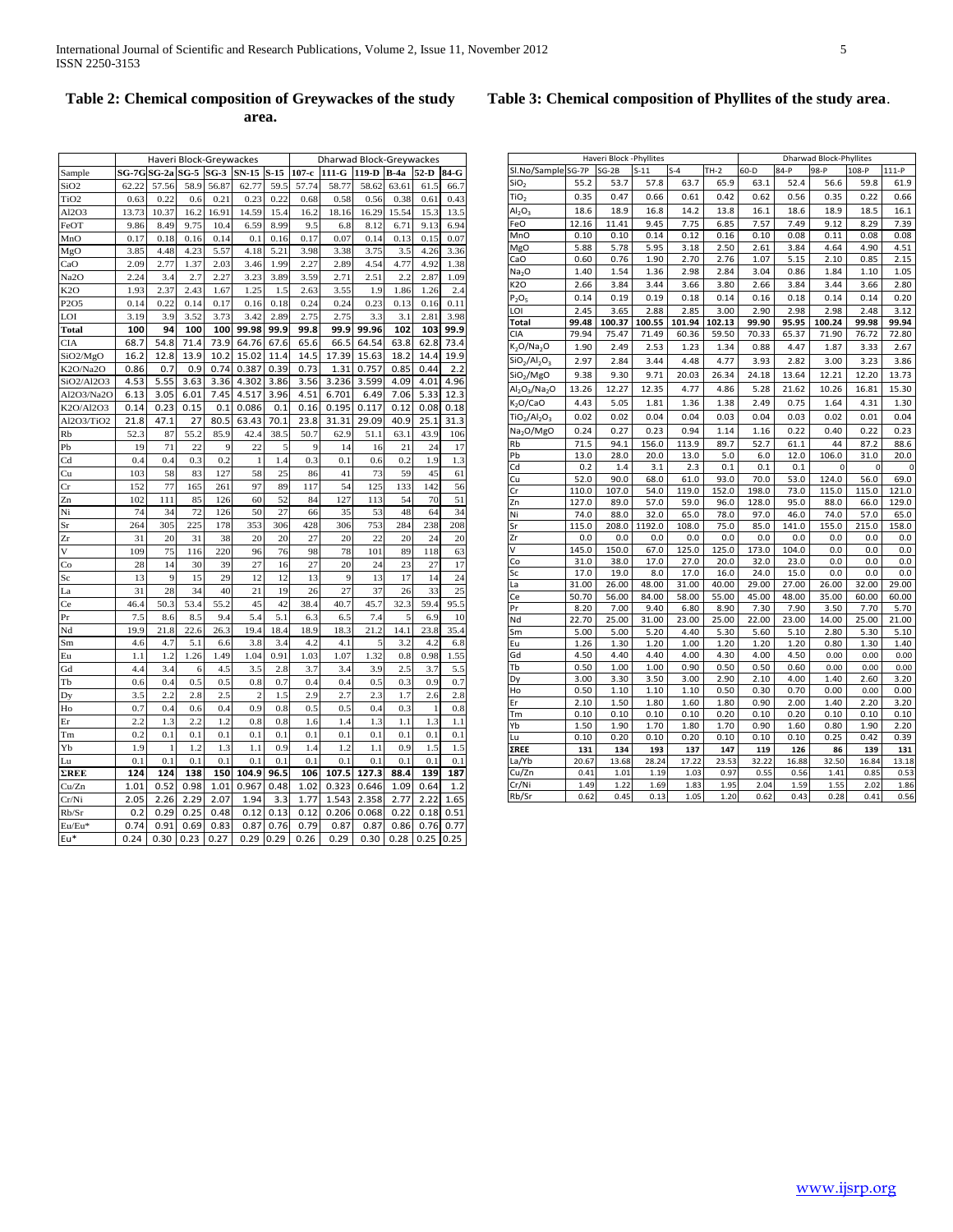

**Figure 1: Regional geological map of the Shimoga basin (source Swaminath and Ramakrishnan, 1981).**



**Figure 2: Chemical classification scheme of Greywackes based on major elements Log (Na2O/K2O) vs. Log (SiO2/Al2O3) diagram after Pettijohn et al., 1973).**



**Figure 3 (A): Multi-elements normalized diagram for the Greywackes of the study area, normalized against AUCC (after Taylor and McLennan, 1985).**



**Figure 3(B): Multi-elements diagram for the Greywackes, normalized against AUCC (after Taylor and McLennan, 1985).**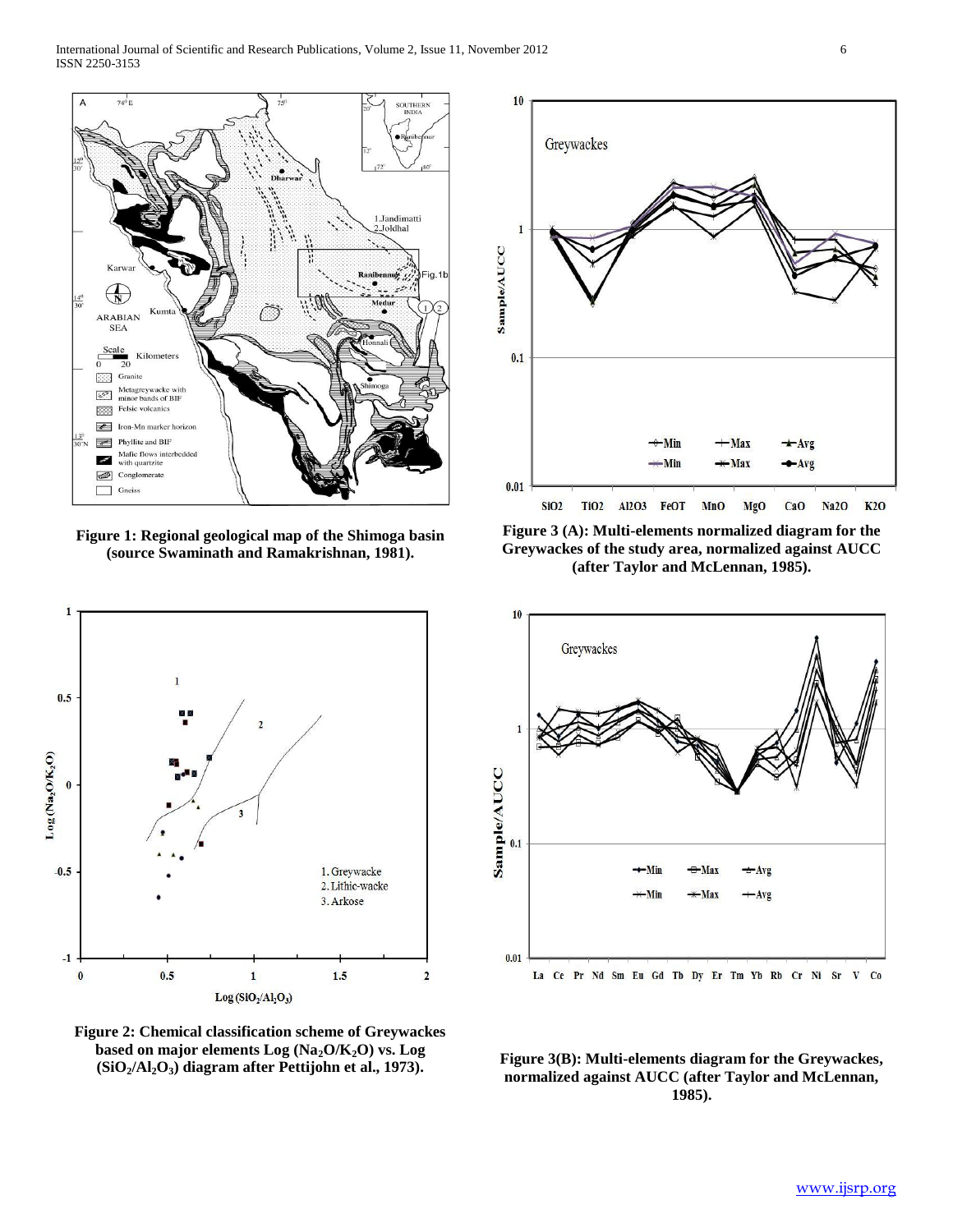

**Figure 3(C): Multi-elements diagram for the Phyllites, normalized against AUCC (after Taylor and McLennan, 1985).**



**Figure 3(D): Multi-elements diagram for the Phyllites, normalized against AUCC (after Taylor and McLennan, 1985).**



**Figure 4(A): Chondrites normalized rare earth element (REE) patterns for Greywackes of the study area (after Sun and McDonough, 1989).**



**Figure 4(B): Chondrites normalized rare earth element (REE) patterns for Greywackes of the study area (after Sun and McDonough, 1989).**